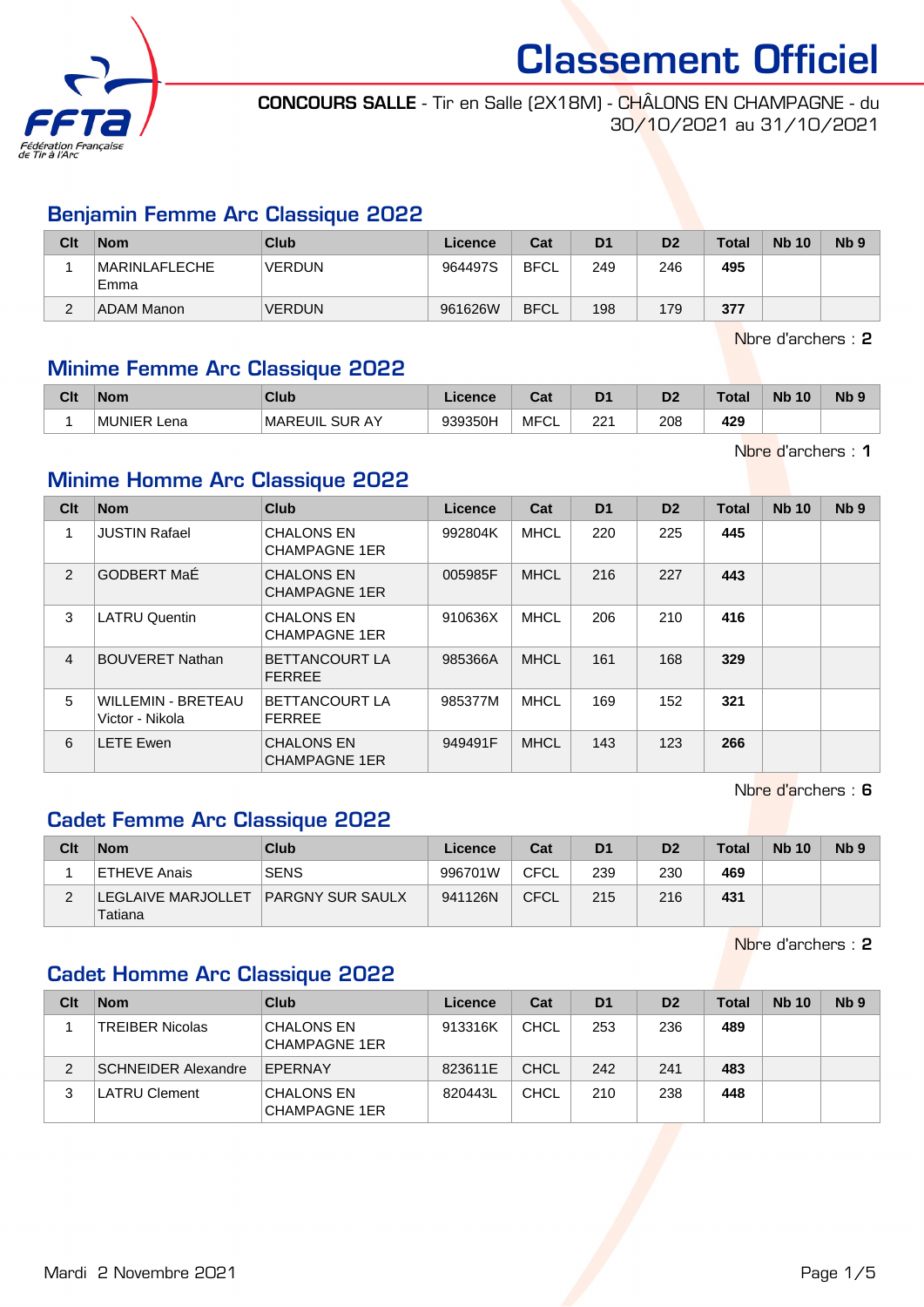

CONCOURS SALLE - Tir en Salle (2X18M) - CHÂLONS EN CHAMPAGNE - du 30/10/2021 au 31/10/2021

## Cadet Homme Arc Classique 2022 (Suite)

| Clt | <b>Nom</b>        | Club                                      | Licence | Cat         | D <sub>1</sub> | D <sub>2</sub> | <b>Total</b> | <b>Nb 10</b> | Nb <sub>9</sub> |
|-----|-------------------|-------------------------------------------|---------|-------------|----------------|----------------|--------------|--------------|-----------------|
|     | LAGENESTE Antoine | CHALONS EN<br>CHAMPAGNE 1ER               | 946948S | <b>CHCL</b> | 192            | 206            | 398          |              |                 |
| 5   | AGENESTE Thibaut  | <b>CHALONS EN</b><br><b>CHAMPAGNE 1ER</b> | 946947R | CHCL        | 126            | 148            | 274          |              |                 |

Nbre d'archers : 5

# Junior Femme Arc Classique 2022

| Clt      | <b>Nom</b>       | Club                                    | Licence | Cat         | D <sub>1</sub> | D <sub>2</sub> | <b>Total</b> | <b>Nb 10</b> | N <sub>b</sub> <sub>9</sub> |
|----------|------------------|-----------------------------------------|---------|-------------|----------------|----------------|--------------|--------------|-----------------------------|
|          | MACHINET Audrev  | <b>ARCIS SUR AUBE</b>                   | 749700S | <b>JFCL</b> | 280            | 275            | 555          |              |                             |
| <u>.</u> | VALLELIAN Giulia | <b>IBETTANCOURT LA</b><br><b>FERREE</b> | 886656G | <b>JFCL</b> | 233            | 247            | 480          |              |                             |

Nbre d'archers : 2

# Junior Homme Arc Classique 2022

| Clt    | <b>Nom</b>     | Club            | Licence | Cat         | D <sub>1</sub> | D <sub>2</sub> | <b>Total</b> | <b>Nb 10</b> | N <sub>b</sub> <sub>9</sub> |
|--------|----------------|-----------------|---------|-------------|----------------|----------------|--------------|--------------|-----------------------------|
|        | TRAMOLAY Brice | <b>BEZANNES</b> | 842390S | <b>JHCL</b> | 214            | 201            | 415          |              |                             |
| $\sim$ | MENOT Lukas    | <b>VERTUS</b>   | 973231K | <b>JHCL</b> | 167            | 197            | 364          |              |                             |

Nbre d'archers : 2

# Senior 1 Femme Arc Classique 2022

| Clt | <b>Nom</b>         | Club                                | Licence | Cat                | D <sub>1</sub> | D <sub>2</sub> | <b>Total</b> | <b>Nb 10</b> | N <sub>b</sub> 9 |
|-----|--------------------|-------------------------------------|---------|--------------------|----------------|----------------|--------------|--------------|------------------|
|     | LEGLAIVE Laurianne | <b>PARGNY SUR SAULX</b>             | 941133W | S <sub>1</sub> FCL | 242            | 247            | 489          |              |                  |
| ◠   | VOISELLE Ludivine  | <b>MOURMELON LE</b><br><b>GRAND</b> | 994513T | S <sub>1</sub> FCL | 246            | 229            | 475          |              |                  |

Nbre d'archers : 2

## Senior 1 Homme Arc Classique 2022

| Clt            | <b>Nom</b>                   | Club                                      | Licence | Cat                | D <sub>1</sub> | D <sub>2</sub> | Total | <b>Nb 10</b> | Nb <sub>9</sub> |
|----------------|------------------------------|-------------------------------------------|---------|--------------------|----------------|----------------|-------|--------------|-----------------|
|                | JOLIFF Quentin               | <b>CHALONS EN</b><br><b>CHAMPAGNE 1ER</b> | 750168A | S <sub>1</sub> HCL | 270            | 266            | 536   |              |                 |
| $\overline{2}$ | MARINLAFLECHE KEvin   VERDUN |                                           | 887630R | S <sub>1</sub> HCL | 263            | 262            | 525   |              |                 |
| 3              | ROLLIN Antone                | <b>PARGNY SUR SAULX</b>                   | 947056J | S <sub>1</sub> HCL | 256            | 246            | 502   |              |                 |
| 4              | <b>VOISELLE Sullivan</b>     | MOURMELON LE<br><b>GRAND</b>              | 994512S | S <sub>1</sub> HCL | 248            | 241            | 489   |              |                 |

Nbre d'archers : 4

# Senior 2 Femme Arc Classique 2022

| Clt | <b>Nom</b>        | Club                          | .icence | Cat                      |     | Dź  | <b>Total</b> | <b>Nb</b><br>10 | N <sub>b</sub> <sub>9</sub> |
|-----|-------------------|-------------------------------|---------|--------------------------|-----|-----|--------------|-----------------|-----------------------------|
|     | Celine<br>⊥MUNIEP | SLIR.<br>AY<br><b>MAREUIL</b> | 978945W | S <sub>2</sub> FCL<br>◡∟ | 182 | 165 | 347          |                 |                             |

Nbre d'archers : 1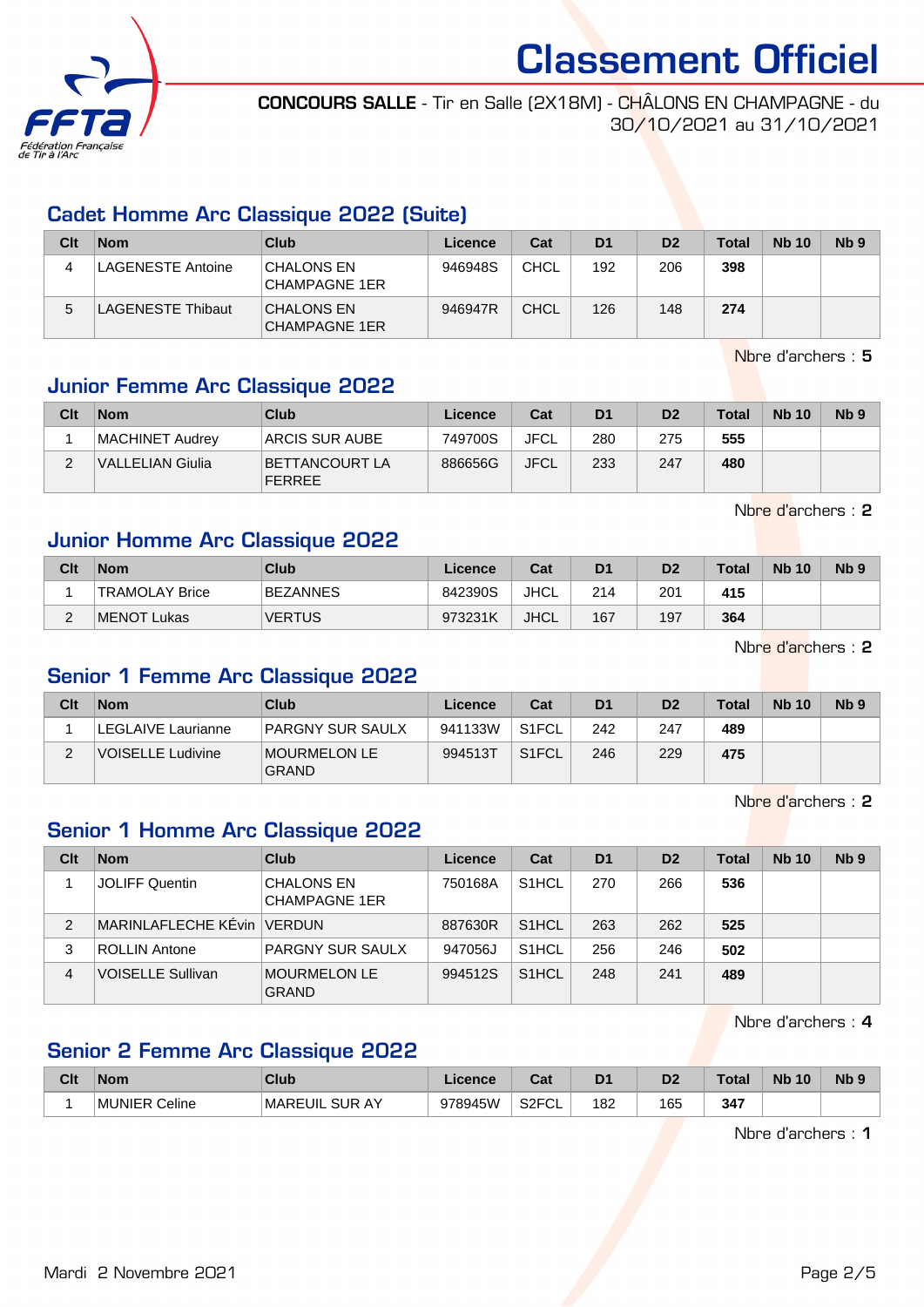

CONCOURS SALLE - Tir en Salle (2X18M) - CHÂLONS EN CHAMPAGNE - du 30/10/2021 au 31/10/2021

# Senior 2 Homme Arc Classique 2022

| Clt             | <b>Nom</b>                 | <b>Club</b>                               | Licence | Cat   | D <sub>1</sub> | D <sub>2</sub> | <b>Total</b> | <b>Nb 10</b> | Nb <sub>9</sub> |
|-----------------|----------------------------|-------------------------------------------|---------|-------|----------------|----------------|--------------|--------------|-----------------|
| 1               | <b>MAUGIN Regis</b>        | <b>MOURMELON LE</b><br><b>GRAND</b>       | 743729B | S2HCL | 281            | 277            | 558          |              |                 |
| $\overline{2}$  | <b>CHEVILLION Jean Luc</b> | <b>ECLARON</b>                            | 886687R | S2HCL | 279            | 271            | 550          |              |                 |
| 3               | <b>DUPRAT Stephane</b>     | <b>SUIPPES</b>                            | 963700A | S2HCL | 269            | 265            | 534          |              |                 |
| 4               | <b>GAVART Franck</b>       | <b>STE MENEHOULD</b>                      | 368240L | S2HCL | 258            | 271            | 529          |              |                 |
| 5               | <b>SIMON Michel</b>        | <b>SUIPPES</b>                            | 956638Z | S2HCL | 264            | 257            | 521          |              |                 |
| 6               | <b>ENGEL Patrick</b>       | <b>CHALONS EN</b><br><b>CHAMPAGNE A</b>   | 714948T | S2HCL | 259            | 251            | 510          |              |                 |
| $\overline{7}$  | <b>NEYRET Mathieu</b>      | VERZY                                     | 931688E | S2HCL | 234            | 245            | 479          |              |                 |
| 8               | <b>PERNY Emmanuel</b>      | <b>ECLARON</b>                            | 970940V | S2HCL | 241            | 236            | 477          |              |                 |
| 9               | <b>GUILBERT Frederic</b>   | <b>MOURMELON LE</b><br><b>GRAND</b>       | 001857U | S2HCL | 220            | 217            | 437          |              |                 |
| 10 <sup>°</sup> | <b>DELHAYE Pierrick</b>    | <b>SUIPPES</b>                            | 969964J | S2HCL | 233            | 194            | 427          |              |                 |
| 11              | DEPART Bruno               | <b>EPERNAY</b>                            | 858675T | S2HCL | 196            | 214            | 410          |              |                 |
| 12 <sup>2</sup> | ETHEVE Bruno               | <b>SENS</b>                               | 996700V | S2HCL | 198            | 207            | 405          |              |                 |
| 13              | LATRU FranÇois             | <b>CHALONS EN</b><br><b>CHAMPAGNE 1ER</b> | 977869B | S2HCL | 181            | 205            | 386          |              |                 |

Nbre d'archers : 13

# Senior 3 Femme Arc Classique 2022

| Clt | <b>Nom</b>              | <b>Club</b>    | Licence | $R_{\alpha}$<br>⊍aι       | D <sub>1</sub> | ro-<br>ש | Total | <b>N<sub>b</sub></b><br>10 | <b>N<sub>b</sub></b> |
|-----|-------------------------|----------------|---------|---------------------------|----------------|----------|-------|----------------------------|----------------------|
|     | ∣MASSON Flo<br>Florence | <b>ECLARON</b> | 860494V | <b>SSEUI</b><br>וטט<br>◡∟ | 220            | 224      | 444   |                            |                      |

Nbre d'archers : 1

# Senior 3 Homme Arc Classique 2022

| Clt | <b>Nom</b>             | <b>Club</b>                               | Licence | Cat   | D <sub>1</sub> | D <sub>2</sub> | <b>Total</b> | <b>Nb 10</b> | N <sub>b</sub> <sub>9</sub> |
|-----|------------------------|-------------------------------------------|---------|-------|----------------|----------------|--------------|--------------|-----------------------------|
|     | <b>LEGRAND Joel</b>    | <b>MOURMELON LE</b><br><b>GRAND</b>       | 256170W | S3HCL | 259            | 261            | 520          |              |                             |
| 2   | <b>CHARLIER Pierre</b> | <b>VERZY</b>                              | 693737M | S3HCL | 251            | 259            | 510          |              |                             |
| 3   | <b>GUILLOT Gilles</b>  | <b>GUEUX</b>                              | 438872K | S3HCL | 252            | 257            | 509          |              |                             |
| 4   | CANONGE Jean-Luc       | <b>CHALONS EN</b><br><b>CHAMPAGNE 1ER</b> | 906334W | S3HCL | 211            | 212            | 423          |              |                             |
| 5   | <b>MONCLIN Thierry</b> | <b>BEZANNES</b>                           | 299175R | S3HCL | 186            | 181            | 367          |              |                             |
| 6   | CHARLOT Jean-Luc       | <b>CHALONS EN</b><br><b>CHAMPAGNE 1ER</b> | 932628B | S3HCL | 180            | 186            | 366          |              |                             |

Nbre d'archers : 6

# Senior 1 Homme Arc a Poulies 2022

| Clt | <b>Nom</b>      | Club          | <b>Licence</b> | יפ<br>ua           | D <sub>1</sub> | ng<br>ש   | <b>Total</b> | <b>Nb</b><br>10 | <b>Nb</b> |
|-----|-----------------|---------------|----------------|--------------------|----------------|-----------|--------------|-----------------|-----------|
|     | MARTINAC Jordan | <b>MOUZON</b> | 631086N        | S <sub>1</sub> HCO | 285<br>__      | 283<br>__ | 568          |                 |           |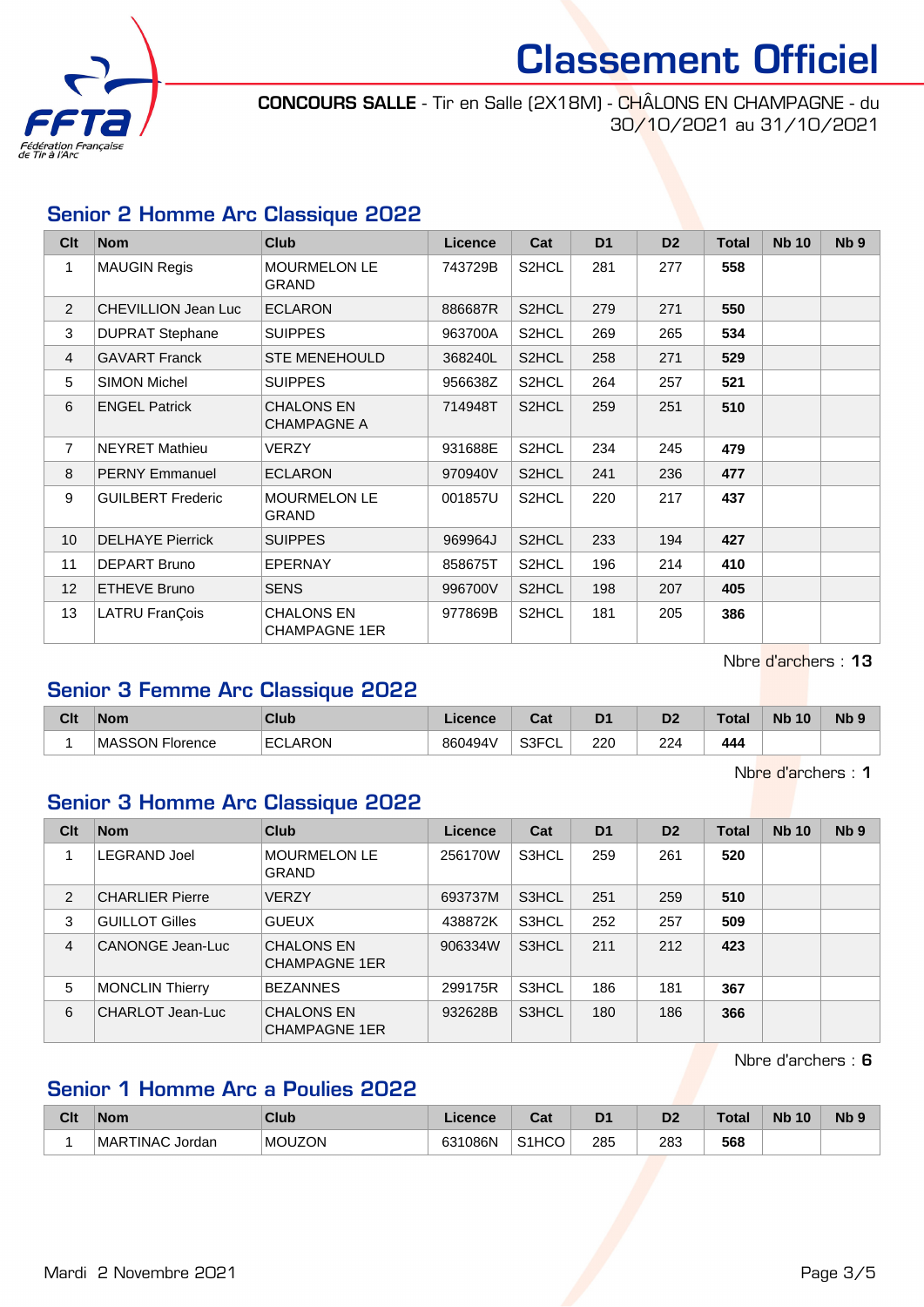

CONCOURS SALLE - Tir en Salle (2X18M) - CHÂLONS EN CHAMPAGNE - du 30/10/2021 au 31/10/2021

## Senior 1 Homme Arc a Poulies 2022 (Suite)

| Clt | <b>Nom</b>     | Club          | Licence | Cat                | D <sub>1</sub> | D <sub>2</sub> | <b>Total</b> | <b>Nb 10</b> | N <sub>b</sub> <sub>9</sub> |
|-----|----------------|---------------|---------|--------------------|----------------|----------------|--------------|--------------|-----------------------------|
|     | DEMANGE Damien | <b>REIMS</b>  | 747826E | S <sub>1</sub> HCO | 285            | 282            | 567          |              |                             |
| 3   | NOTA Damien    | <b>MOUZON</b> | 779159M | S <sub>1</sub> HCO | 277            | 274            | 551          |              |                             |
|     | DRACHE Jeremy  | EPERNAY       | 318929M | S <sub>1</sub> HCO | 269            | 273            | 542          |              |                             |

Nbre d'archers : 4

#### Senior 2 Femme Arc à Poulies 2022

| Clt | <b>Nom</b>                       | Club    | <i>cence</i> | יים<br>υa | D <sub>1</sub> | D <sub>2</sub> | Total        | <b>N<sub>b</sub></b><br>10 | N <sub>b</sub> <sub>9</sub> |
|-----|----------------------------------|---------|--------------|-----------|----------------|----------------|--------------|----------------------------|-----------------------------|
|     | ' EMY Nathalie<br><b>BARTHEL</b> | EPERNAY | 616207R      | S2FCO     | 258            | 254            | こイク<br>3 I Z |                            |                             |

Nbre d'archers : 1

## Senior 2 Homme Arc à Poulies 2022

| Clt            | <b>Nom</b>               | Club                                      | Licence | Cat                | D <sub>1</sub> | D <sub>2</sub> | Total | <b>Nb 10</b> | Nb <sub>9</sub> |
|----------------|--------------------------|-------------------------------------------|---------|--------------------|----------------|----------------|-------|--------------|-----------------|
|                | <b>BARTHELEMY Jerome</b> | EPERNAY                                   | 414122H | S <sub>2</sub> HCO | 274            | 285            | 559   |              |                 |
| $\overline{2}$ | <b>KELLER Christophe</b> | <b>CASTORS BLEUS</b>                      | 665652K | S <sub>2</sub> HCO | 276            | 279            | 555   |              |                 |
| 3              | <b>SALAUN Herve</b>      | <b>REIMS</b>                              | 672503G | S <sub>2</sub> HCO | 278            | 276            | 554   |              |                 |
| 4              | <b>MASSON Xavier</b>     | <b>ECLARON</b>                            | 860496X | S <sub>2</sub> HCO | 274            | 279            | 553   |              |                 |
| 5              | <b>LOUP Christophe</b>   | <b>VERZY</b>                              | 697228G | S <sub>2</sub> HCO | 276            | 273            | 549   |              |                 |
| 6              | <b>SCHNEIDER Vincent</b> | EPERNAY                                   | 860041C | S <sub>2</sub> HCO | 272            | 271            | 543   |              |                 |
|                | <b>LAMARTHEE Gerard</b>  | <b>CHALONS EN</b><br><b>CHAMPAGNE 1ER</b> | 365740U | S <sub>2</sub> HCO | 251            | 273            | 524   |              |                 |

Nbre d'archers : 7

#### Senior 3 Femme Arc à Poulies 2022

| Clt | <b>Nom</b>               | <b>Club</b>    | icence  | ົີ່<br>⊍a | D <sub>1</sub> | D <sub>2</sub> | <b>Total</b> | <b>N<sub>b</sub></b><br>10 | <b>N<sub>b</sub></b> |
|-----|--------------------------|----------------|---------|-----------|----------------|----------------|--------------|----------------------------|----------------------|
|     | <b>FRANCOIS Brigitte</b> | <b>EPERNAY</b> | 313462V | S3FCO     | 274            | 275            | 549          |                            |                      |

Nbre d'archers : 1

## Senior 3 Homme Arc à Poulies 2022

| Clt | <b>Nom</b>             | <b>Club</b>    | Licence | Cat   | D <sub>1</sub> | D <sub>2</sub> | <b>Total</b> | <b>Nb 10</b> | Nb <sub>9</sub> |
|-----|------------------------|----------------|---------|-------|----------------|----------------|--------------|--------------|-----------------|
|     | DAVID Alain            | EPERNAY        | 014490A | S3HCO | 287            | 281            | 568          |              |                 |
| 2   | DARDANT Herve          | <b>MEAUX</b>   | 211715A | S3HCO | 276            | 278            | 554          |              |                 |
| 3   | SOUDANT Jacky          | <b>ECLARON</b> | 389854E | S3HCO | 263            | 267            | 530          |              |                 |
| 4   | <b>PERREUX Norbert</b> | <b>REIMS</b>   | 330966W | S3HCO | 260            | 259            | 519          |              |                 |

Nbre d'archers : 4

## Cadet Homme Bare Bow 2022

| Clt | <b>Nom</b>              | <b>Club</b>                         | icence  | $F - F$<br>val | D <sub>1</sub> | D.<br>ע    | г^+^<br>งเฮ | <b>Nb</b><br>10 | N <sub>b</sub> <sub>9</sub> |
|-----|-------------------------|-------------------------------------|---------|----------------|----------------|------------|-------------|-----------------|-----------------------------|
|     | MAL<br>HOMME.<br>Audric | <b>ANNES</b><br>BEZ<br><b>UNIVE</b> | 909477M | <b>MHBB</b>    | 128<br>__      | 157<br>$-$ | 285<br>__   |                 |                             |

Nbre d'archers : 1